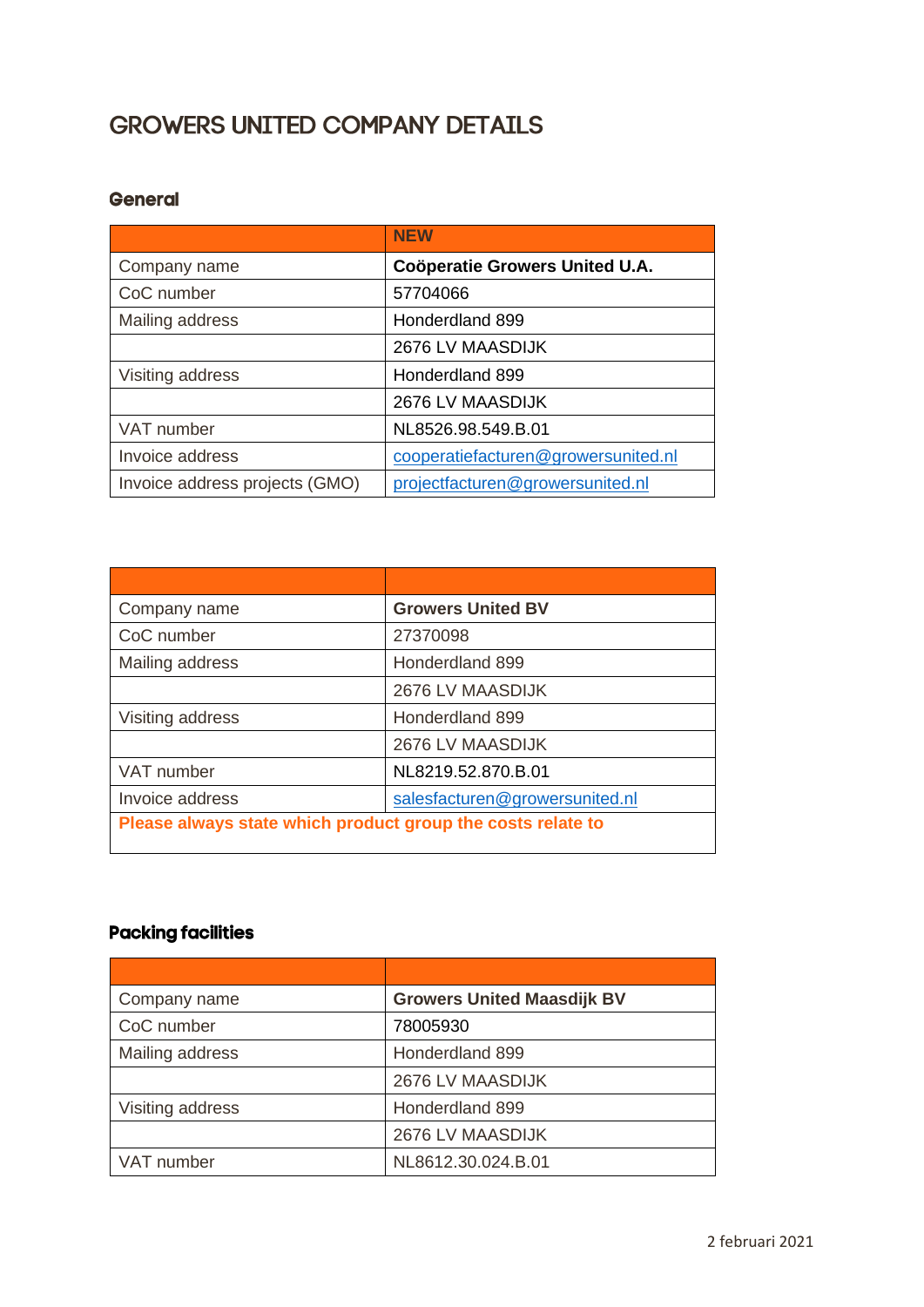| Invoice address                                             | maasdijkfacturen@growersunited.nl |
|-------------------------------------------------------------|-----------------------------------|
| Please always state which product group the costs relate to |                                   |

| Company name     | <b>Growers United De Lier BV</b> |
|------------------|----------------------------------|
| CoC number       | 27283155                         |
| Mailing address  | Honderdland 899                  |
|                  | 2676 LV MAASDIJK                 |
| Visiting address | Scheeweg 9                       |
|                  | 2678 NT DE LIER                  |
| VAT number       | NL8155.05.607.B.01               |
| Invoice address  | delierfacturen@growersunited.nl  |

| Company name     | DC Honderdland OG BV     |
|------------------|--------------------------|
| CoC number       | 73946044                 |
| Mailing address  | Honderdland 899          |
|                  | 2676 LV MAASDIJK         |
| Visiting address | Honderdland 899          |
|                  | 2676 LV MAASDIJK         |
| VAT number       | NL8597.19.856.B.01       |
| Invoice address  | DCHLOG@inkoopfacturen.nl |

| Company name     | <b>DC Prominent OG BV</b> |
|------------------|---------------------------|
| CoC number       | 27170413                  |
| Mailing address  | Honderdland 899           |
|                  | 2676 LV MAASDIJK          |
| Visiting address | Scheeweg 9                |
|                  | 2678 NT DE LIER           |
| VAT number       | NL8067.37.876.B.01        |
| Invoice address  | DCOG@inkoopfacturen.nl    |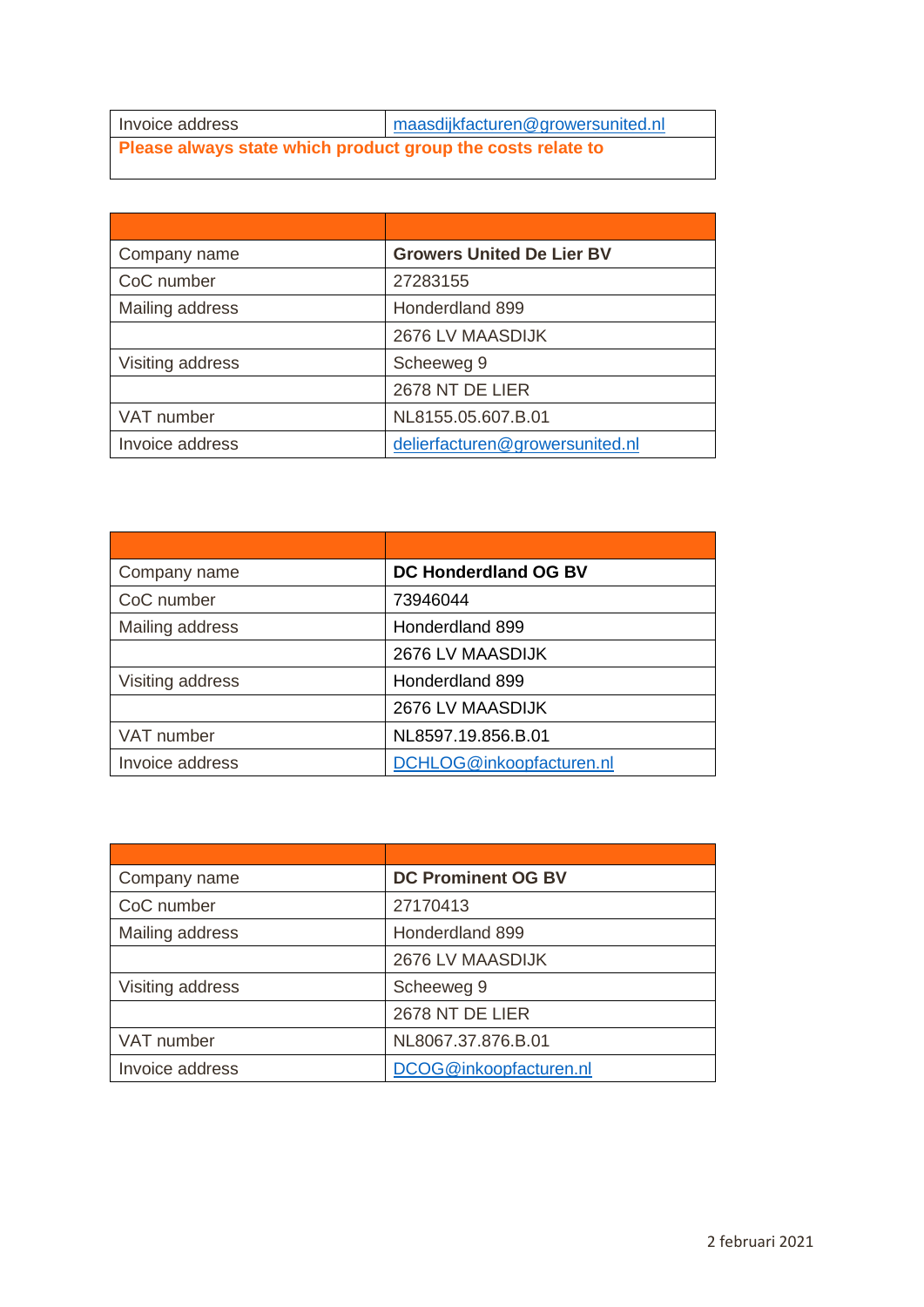| Company name     | <b>Prominent Holding BV</b>        |
|------------------|------------------------------------|
| CoC number       | 27242494                           |
| Mailing address  | Honderdland 899                    |
|                  | 2676 LV MAASDIJK                   |
| Visiting address | Honderdland 899                    |
|                  | 2676 LV MAASDIJK                   |
| VAT number       | NL8155.05.577.B.01                 |
| Invoice address  | holdingprominent@inkoopfacturen.nl |

## **Cultivation companies**

| Company name     | <b>Exploitatie Prominent Groeneweg I BV</b> |
|------------------|---------------------------------------------|
| CoC number       | 27283158                                    |
| Mailing address  | Honderdland 899                             |
|                  | 2676 LV MAASDIJK                            |
| Visiting address | Groeneweg 53                                |
|                  | 2691 MK 's Gravenzande                      |
| VAT number       | NL8155.05.577.B.01                          |
| Invoice address  | groeneweg1@inkoopfacturen.nl                |

| Company name     | <b>Prominent Groeneweg I OG BV</b> |
|------------------|------------------------------------|
| CoC number       | 27255810                           |
| Mailing address  | Honderdland 899                    |
|                  | 2676 LV MAASDIJK                   |
| Visiting address | Groeneweg 53                       |
|                  | 2691 MK 's-GRAVENZANDE             |
| VAT number       | NL8115.16.489.B.01                 |
| Invoice address  | GW1OG@inkoopfacturen.nl            |